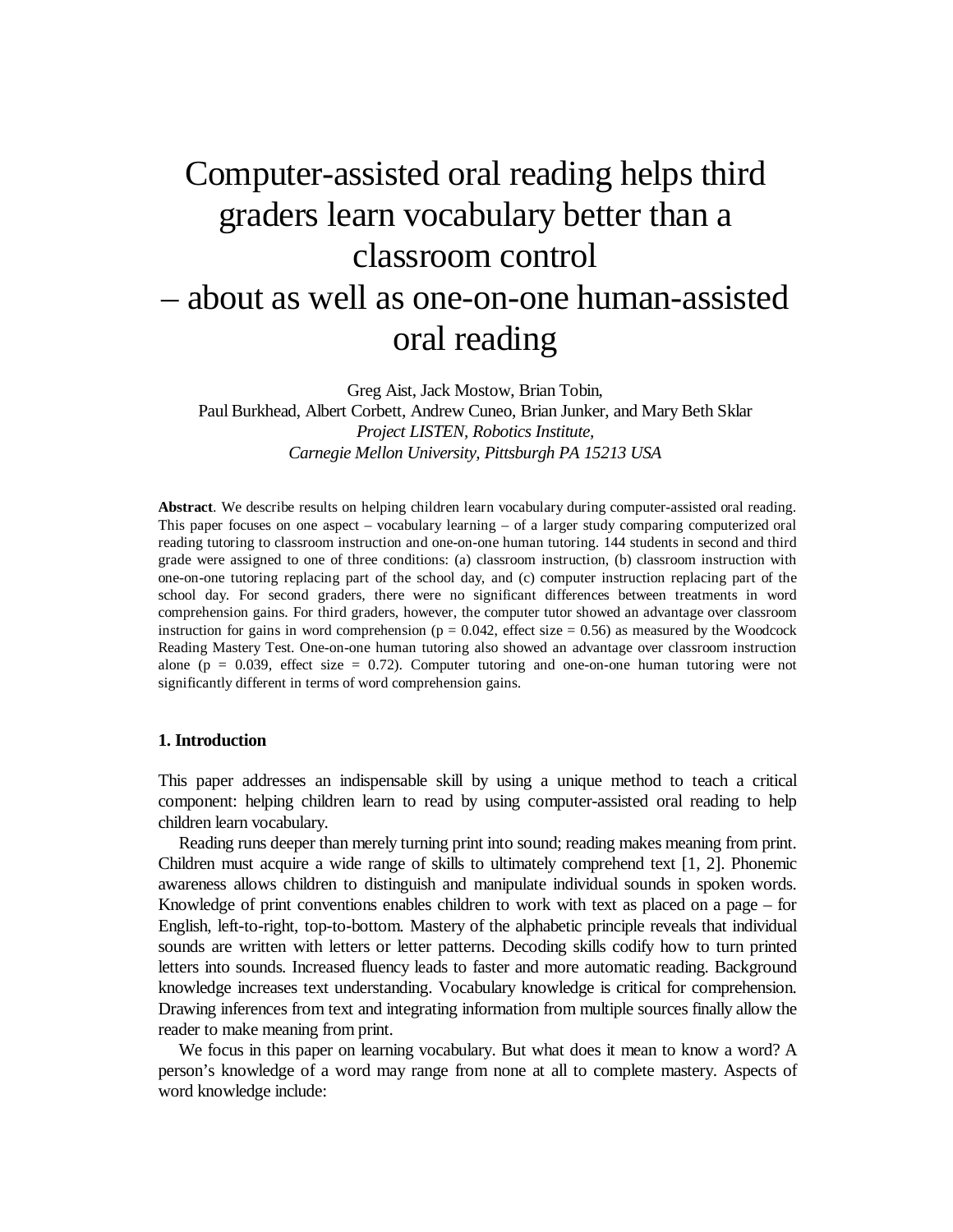- •*Pronunciation. astronaut* is pronounced [ ] in the International Phonetic Alphabet.
- •*Spelling. astronaut* is spelled A S T R O N A U T.
- •*Part of speech. astronaut* is a noun.
- •*Morphology.* Inflectional morphology carries agreement. For example, the plural of *astronaut* is *astronauts*. Derivational morphology turns one word into another. For example, *astronaut* (noun) +  $-ic \rightarrow$  *astronautic* (adjective).
- •*Syntax.* For example, *astronaut* refers to a person, so the word *astronaut* takes he or she as a pronoun.
- •*Lexical semantics.* The core meaning of *astronaut* is a space traveler.
- •*Pragmatics.* For example, *cosmonaut* shares the core meaning of *astronaut*, but is used for Russian astronauts.

In this paper, we focus on learning the core meanings of words.

 Assessing vocabulary knowledge is a difficult problem because we must sample along two dimensions: first, we must select a subset of words to test out of all the words in English – either focusing in on a particular kind of word, or representatively sampling from all words. Second, we must select a subset of aspects of word knowledge to test. For example, we could select 20 words at random from a dictionary, and then choose to test children's ability to define those words or use them in a sentence.

 In this paper, we use a well-known published measure of vocabulary knowledge, the Word Comprehension subsection of the Woodcock Reading Mastery Test [3].

How can we help children learn new words? We consider two primary methods: direct instruction and learning through reading; and a hybrid: adding information to text.

# *1.1. Learning the meaning of a word through direct instruction*

Intensive study of specific vocabulary words results in solid knowledge of the taught words, but at a high cost in time. For example, a 1983 study taught fourth graders 104 words over a fivemonth period, with 75 lessons of approximately 30 minutes each – on average about 21 minutes of instructional time per target word [4]. Exposures were during varied tasks: "matching words and definitions, associating a word with a context, creating contexts for words, and comparing and contrasting words to discover relationships" [4]. In the high-exposure group of words, students saw 26-40 exposures; even for the low-exposure words, students saw 10-18 exposures – a substantial amount of instructional time. Beck and McKeown [5] suggest that "the problem that effective instruction takes time can be alleviated by targeting instruction toward the most useful words" [5]. Which words are the most useful? They suggest second-tier vocabulary [6], that is, words that are "of high frequency in a mature vocabulary and of broad utility across domains of knowledge" [5]. Thus, direct instruction may play a role for certain critical words [7]. Nonetheless, a full-fledged instructional lesson is too time-consuming to use for every new word.

# *1.2. Learning the meaning of a word through reading*

Children can learn words from written contexts [8, 9, 10], but the process is incremental. That is, the amount learned from each exposure may be small, but the net effect is still substantial [11]. Also, readers with better vocabularies learn more from context – because of broader and deeper prior knowledge of words – even though less of the information in the text is new to them than to readers with poorer vocabularies [12].

 Reading offers hope for spurring vocabulary growth – if children can be guided to read material that does in fact contain unknown words. Carver [13] argues that "students must read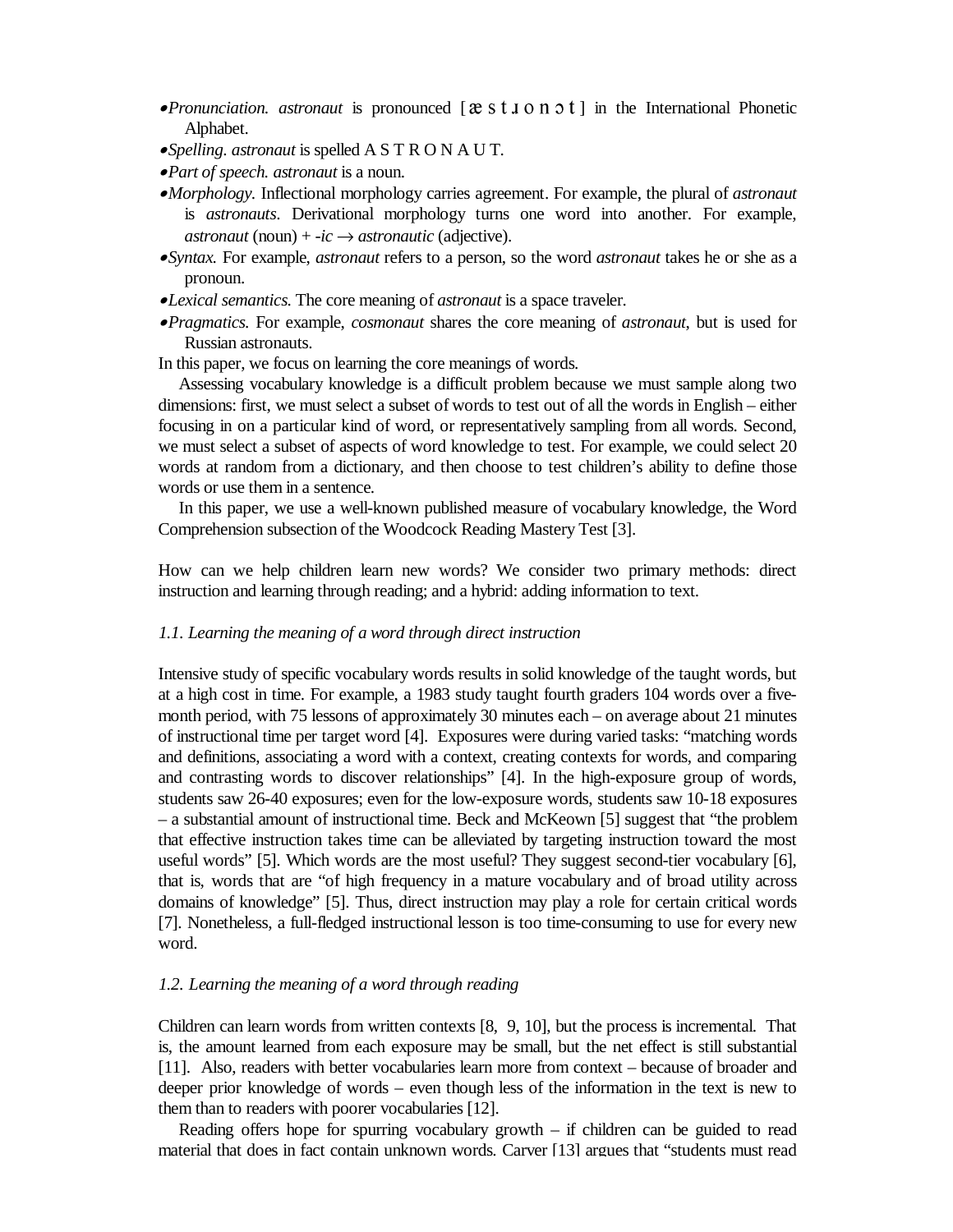books above their independent level in order to consistently run into unknown words, that is, about 1, 2, or 3 unknown words for each 100 words of text". Easier text simply does not contain enough new words to substantially improve children's vocabulary [13].

 Is simple exposure to text sufficient for all readers to learn new words? Perhaps – or perhaps not. McKeown [9] studied how high- and low-ability students learn words from context. McKeown's [9] study examined 15 fifth-graders who, at the end of fourth grade, had scored between grade equivalent 3.3 and grade equivalent 4.1 on the Vocabulary section of the Stanford Achievement Test [14]. These low-reading fifth graders had trouble learning words from context partly because of incorrect inferences about the meaning of a word from context. One might expect that multiple sentence contexts would eliminate incorrect inferences – not the case. Both the low-reading fifth graders and the 15 higher-ability students in McKeown's 1985 study, who had scored above grade equivalent 4.8 on the Stanford Vocabulary subtest, had some trouble integrating multiple sentence contexts to derive meaning.

 There has been some work aimed at teaching children how to learn words from context, but the major effect may be due to practice at learning new words from context and not due to teaching a specific strategy [15]. Kuhn and Stahl conclude that "Ultimately, increasing the amount of reading that children do seems to be the most reliable approach to improving their knowledge of word meanings, with or without additional training in learning words from context" [15]. As Schwanenflugel, Stahl, and McFalls [16] put it, "… the vast majority of a person's word growth can be accounted for by exposure to words in written and oral contexts, not through direct instruction of some sort, but individual encounters with a word in a natural context are not likely to yield much useful information about that word."

## *1.3. A hybrid: Adding information to text*

Can the context in which a word appears be augmented in some way to make it more useful for learning the word? Typical dictionary definitions may not be written to suit the learner's needs; explanations written to convey the core sense of the word in plain language work better [6]. Presenting context-specific definitions in computer-mediated text has been shown to be helpful for vocabulary acquisition, at least for sixth graders [17]. Adding information to text is a hybrid of direct instruction and learning from reading text: first, start with a text to read; second, add brief, targeted instruction about words to the text. We adopted such a hybrid method – adding information to text – as described below in Section 1.3.

 Now we have discussed what it means to know a word, and how to assess vocabulary knowledge. We now focus in on the specific area of our paper. In this paper we investigate learning words by reading connected text – including extra vocabulary assistance – during computer-assisted oral reading. We focus on encountering a word for the first time, and on learning the meaning of a word.

## *1.4. Learning vocabulary from assisted oral reading*

In this section we describe the process of learning vocabulary during assisted oral reading. We describe an informal model: a conceptual framework useful for identifying opportunities to improve vocabulary learning. We started with Project LISTEN's Reading Tutor, a computer tutor that listens to children read aloud and helps them learn to read. The Reading Tutor displays a story one sentence at a time, and listens to the student read all or part of the sentence aloud. The Reading Tutor provides help in response to student mouse clicks and its analysis of the student's reading. Help available includes reading all or part of the sentence aloud, sounding out a word either sound-by-sound or syllable-by-syllable, and providing a rhyming hint. We can characterize how many words a student learns in a day of assisted oral reading as shown in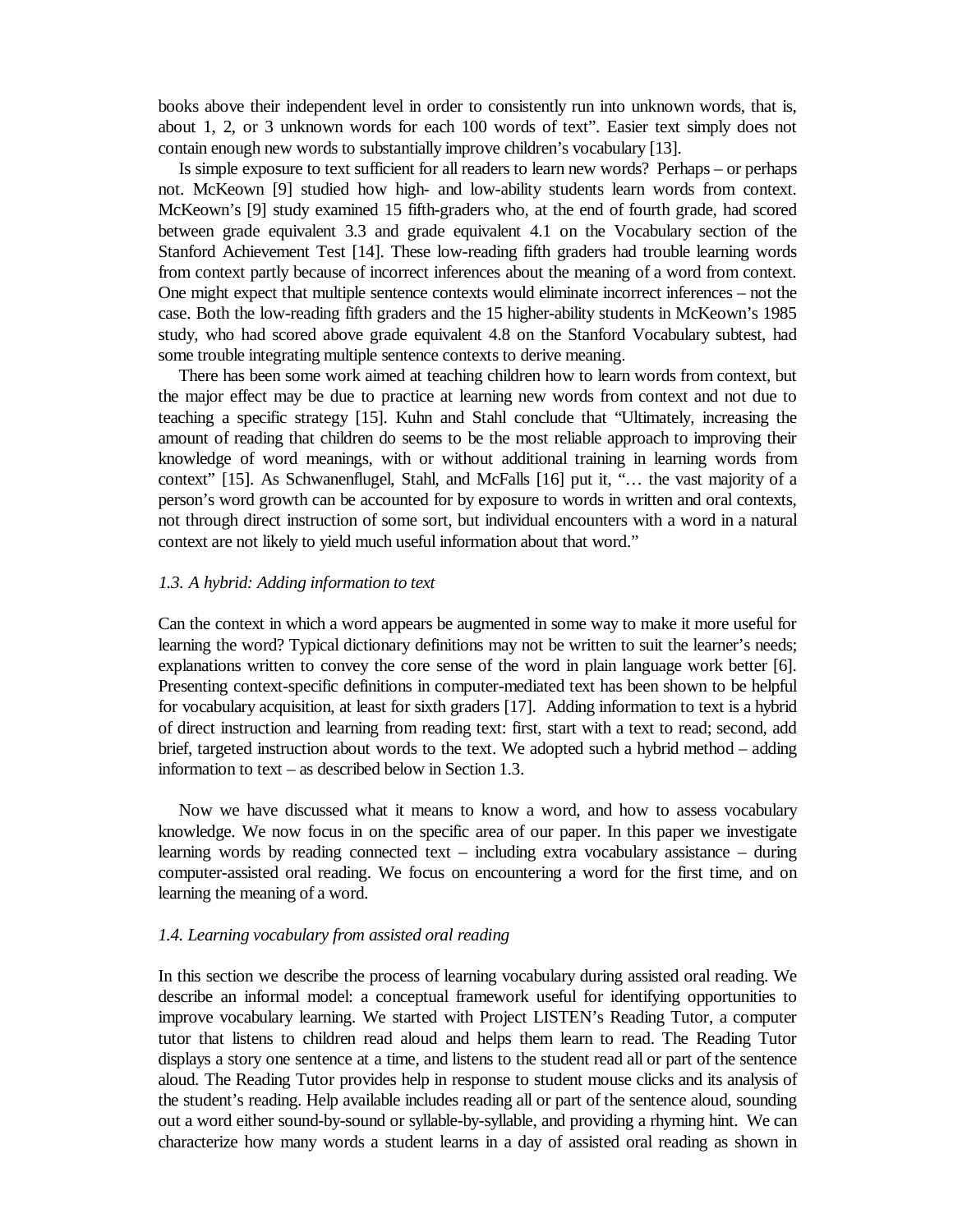| New words learned | Time reading |              | Stories read New words seen New words learned |                |
|-------------------|--------------|--------------|-----------------------------------------------|----------------|
| Day               | Day          | Time reading | Story read                                    | New words seen |
|                   |              |              |                                               |                |

**Equation 1. New words learned per day of assisted oral reading.**

 In other publications we have described two enhancements to the 1997-1998 Reading Tutor aimed at improving the number of new words learned per day. To increase the amount of new material that students read (and thus, increase new words seen per story read), we changed the Reading Tutor's story choice policy to have the computer and the student take turns picking stories (Take Turns). We showed that taking turns resulted in students reading more new material than they presumably would have on their own [18, 19]. In order to increase new words learned per new words seen, we enriched text with vocabulary assistance in the form of automatically generated factoids like "astronaut can be a kind of traveler. Is it here?" Aist [20] described how we showed that factoids helped, at least for third graders seeing rare words, and also for single-sense rare words tested one to two days later.

 So, the changes we made improved the baseline 1997-98 Reading Tutor – at least in terms of the subgoals shown in Equation 1. But how did the new and improved Reading Tutor with Take Turns and factoids compare to other methods of helping children learn to read? Specifically, how did the 1999-2000 Reading Tutor compare to other reading instruction, on measures of vocabulary learning? In this chapter we present relevant parts of a larger 1999- 2000 study that compared the Reading Tutor with classroom instruction and also with one-onone human tutoring.

 Project LISTEN conducted a year-long study in 1999-2000, comparing three treatments: the Reading Tutor, human tutoring in the form of assisted reading and writing, and a control condition with equal-time classroom instruction (not necessarily in reading). The primary purpose of the year-long study was to "prove and improve" the Reading Tutor: to compare the Reading Tutor to conventional methods of reading instruction, and to identify areas for improvement. This paper focuses on vocabulary learning; therefore we report here only the parts of the story relevant to vocabulary learning.

We now summarize the experimental design.

## **2. Experimental design**

 A total of 144 students in grades 2-3 at an urban elementary school near Pittsburgh, Pennsylvania began the 1999-2000 study, with 131 completing the entire year including posttesting. Each student received one of (a) regular classroom instruction, (b) regular classroom instruction but with a portion of the day replaced with one-on-one human tutoring, or (c) regular classroom instruction but with a portion of the school day replaced with computer tutoring on Project LISTEN's Reading Tutor. Mostow et al. [21] describe the study design in full.

 To gather results comparable to other published studies on reading instruction, Project LISTEN used the Woodcock Reading Mastery Test (WRMT) [3], an individually administered reading test normed by month within grade to have a mean of 100 and a standard deviation of 15. The WRMT consists of several subtests, each of which tests a specific area of reading skill. In this study, trained testers pre- and post-tested students using the following subtests of the Woodcock Reading Mastery Test: Word Attack (decoding skills), Word Identification (reading single words out loud), Word Comprehension (single word understanding), and Passage Comprehension (understanding 1-2 sentence passages). The testers also measured students' oral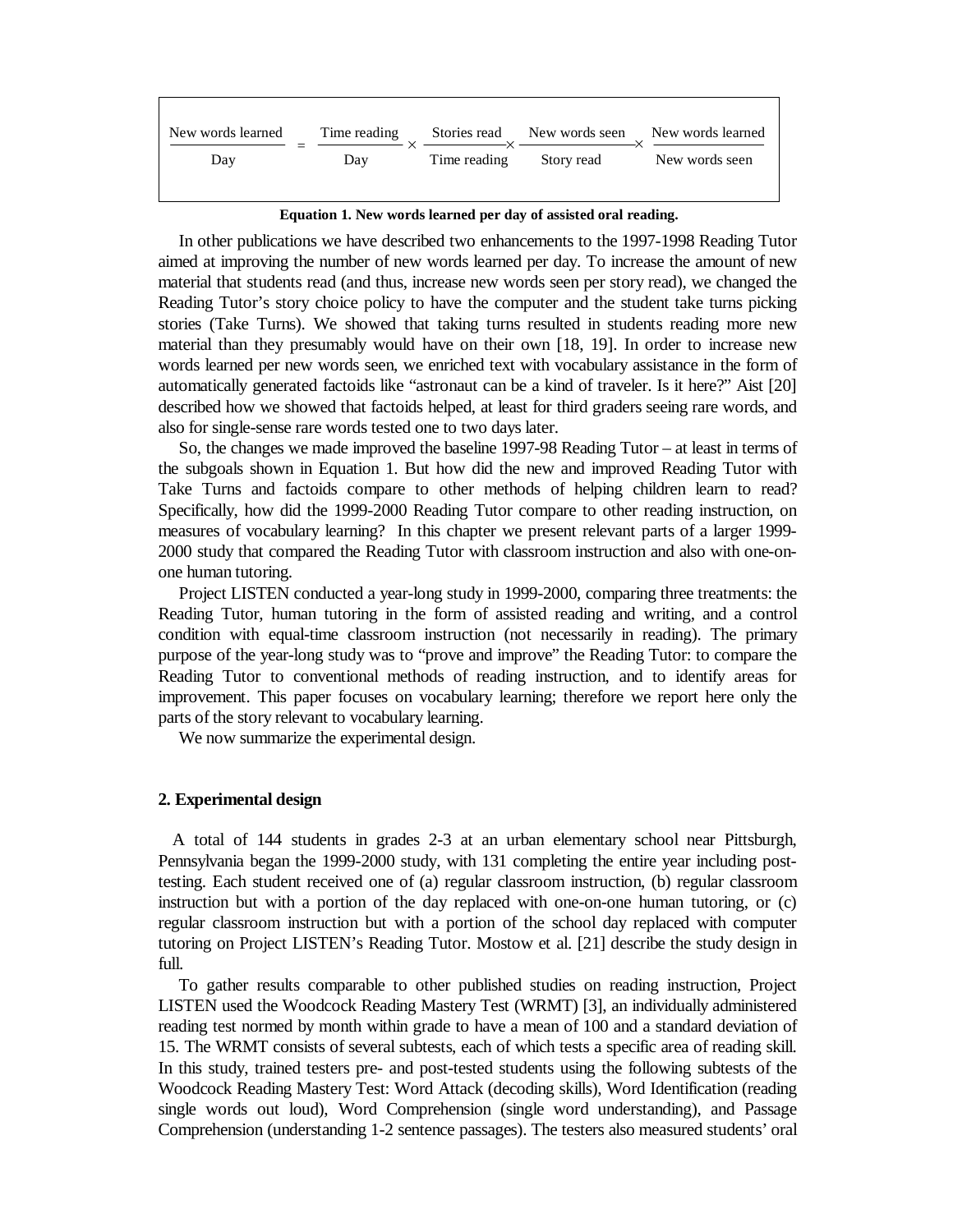reading fluency: their unassisted oral reading rate on prespecified passages at grade level and at a student-appropriate level.

# **3. Results**

Because this paper focuses on vocabulary learning, we discuss here only the results for the Word Comprehension subtest. We analyzed Grade 2 and Grade 3 separately. Figures 1 and 2 show boxplots for pretest, post-test, and gains for normed Word Comprehension scores in Grades 2 and 3, respectively. Figures 4 and 5 show scatterplots of gain by pretest for normed Word Comprehension in Grades 2 and 3, respectively.

 We addressed several questions, as follows. Did the children working with the Reading Tutor:

- 1. gain from pre- to post-test?
- 2. gain more than a national cohort?
- 3. gain more than their peers who received classroom instruction?
- 4. gain more than their peers who received one-on-one human tutoring?

We look at each question in turn.

# *3.1. Did Reading Tutor students gain from pre- to post-test?*

Yes: the difference between post-test and pre-test "raw" weighted score (prior to norming) on Word Comprehension was  $15.72 \pm$  standard error 1.12, with 95% confidence interval (13.49, 17.96). This gain is not all that interesting because it might simply reflect children's general growth over the year; to filter out such general growth, we next compared to the national norm.

# *3.2. Did Reading Tutor students gain more than a national cohort?*

To answer this question, we looked at the normed gains. (A gain of zero on a normed score means that a student stayed at the same level from pre-test to post-test relative to the norming sample – not that he or she learned nothing, but that he or she learned enough to stay at the same level with respect to the norms.) Students who read with the Reading Tutor averaged gains of  $4.38 \pm$  standard error 0.90, with 95% confidence interval (2.58, 6.18). Therefore students who read with the Reading Tutor learned enough to move forward with respect to the normed scores.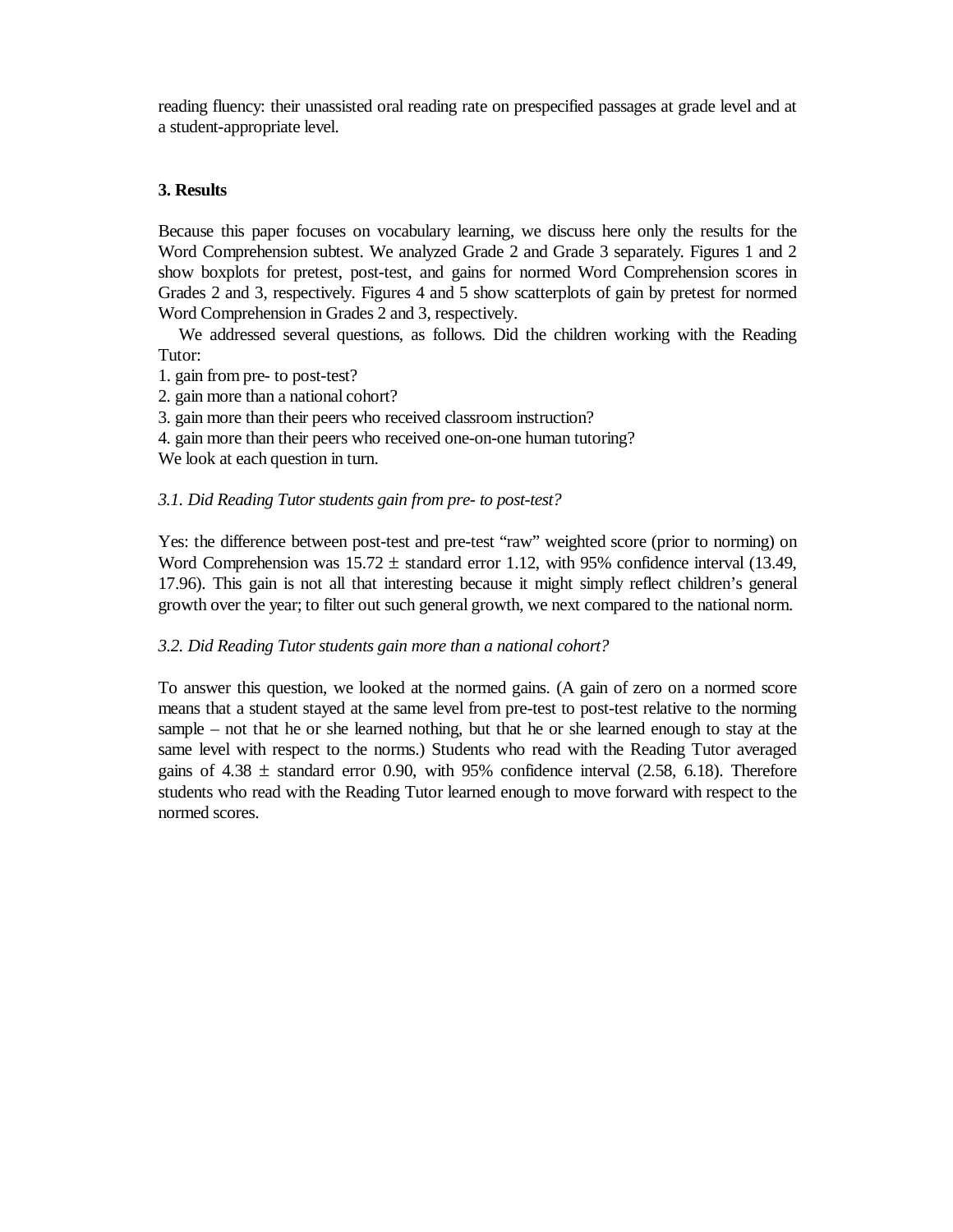

**Treatment** 

**Figure 1. Word Comprehension normed pretest, post-test, and gains, Grade 2. Gain is post-test - pretest.** 



**Figure 2. Word Comprehension normed pretest, posttest, and gains, Grade 3. Gain is post-test - pretest.**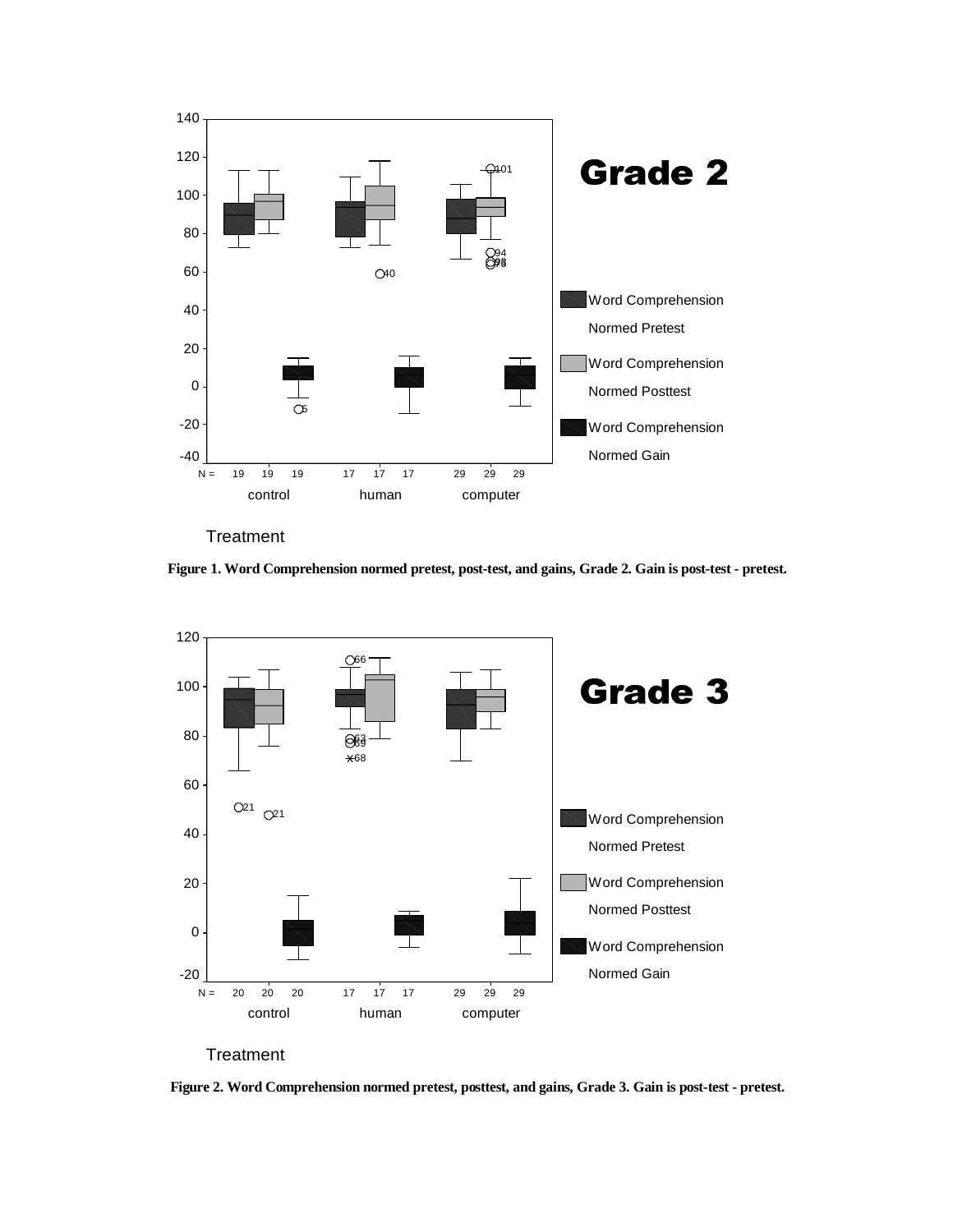

Word Comprehension Pretest (normed)





**Figure 4. Word Comprehension gains by pretest (normed), Grade 3, with lines showing linear regression fit for each treatment group.**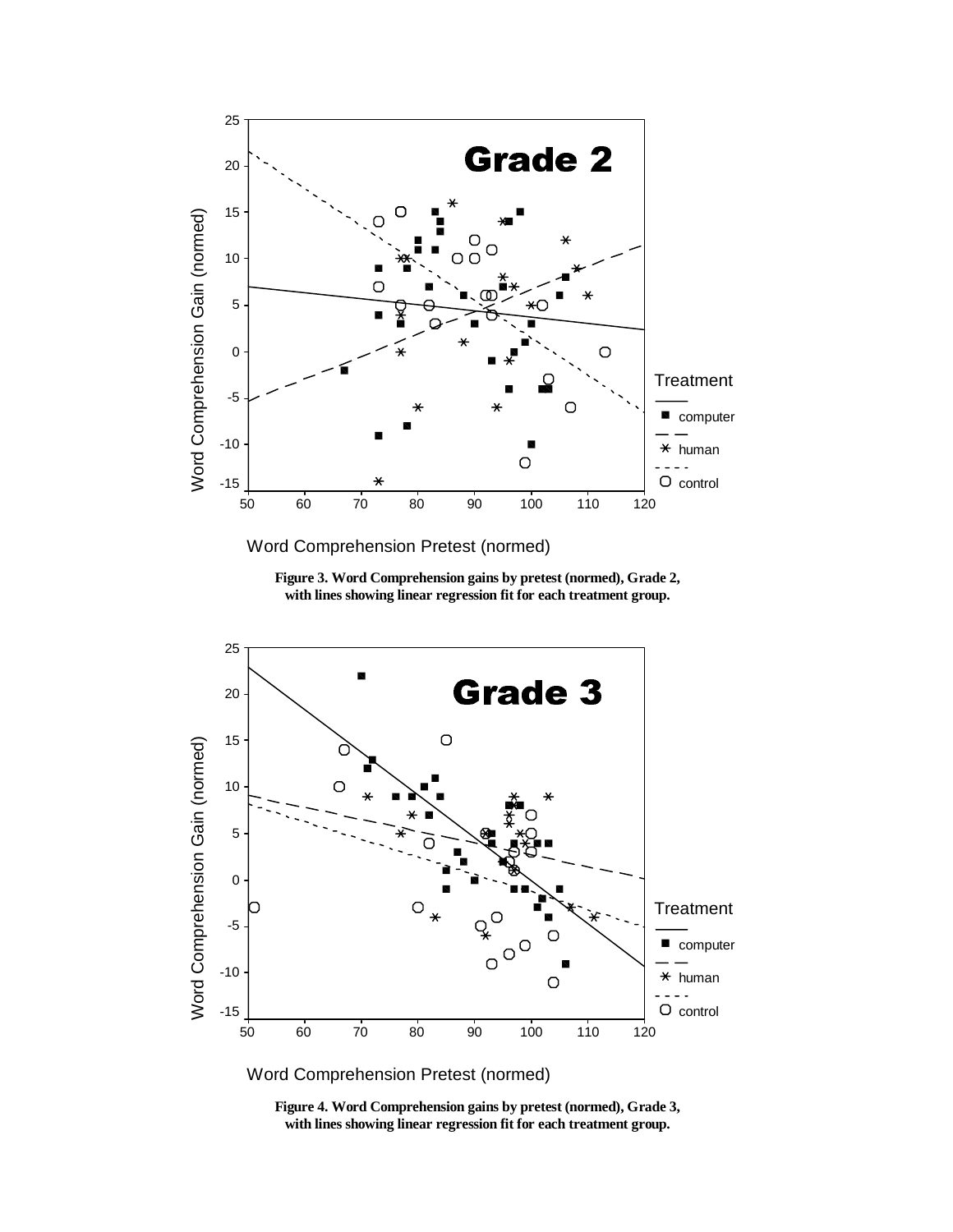**Table 1. Word Comprehension normed score gains by grade, for classroom control (CL), human tutors (HT), and the Reading Tutor (RT). Results prior to covarying out pretest show mean plus or minus standard deviation; results after covarying out Word Comprehension and Word Identification show mean plus or minus standard error.** 

|                        | Grade 2     |                                  |                 | Grade 3 |         |             |             |        |
|------------------------|-------------|----------------------------------|-----------------|---------|---------|-------------|-------------|--------|
| Individual             | 9.67        | ± 2.42                           | HT Room 205     | $n=6$   | 9.50    | ± 6.36      | CL Room 303 | $n=2$  |
| results                | 7.83        | ± 6.31                           | CL Room 208     | $n=6$   | 7.60    | ± 5.13      | CL Room 305 | $n=5$  |
| normed by              | 7.00        | ± 2.65                           | CL Room 209     | $n=3$   | 6.00    | ± 5.18      | RT Room 301 | $n=8$  |
| grade                  | 6.17        | ± 6.71                           | HT Room 209     | $n=6$   | 4.80    | ± 5.17      | HT Room 305 | $n=5$  |
|                        | 5.70        | ±7.45                            | RT Room 212     | $n=10$  | 4.36    | ± 7.23      | RT Room 304 | $n=11$ |
|                        | 5.00        | $\pm 0.00$                       | CL Room 212     | $n=2$   | 3.83    | ± 4.31      | HT Room 309 | $n=6$  |
|                        | 4.33        | $\pm$ 10.82 CL Room 205<br>$n=6$ |                 | 2.90    | ± 6.38  | RT Room 303 | $n=10$      |        |
|                        | <b>3.90</b> | ±7.92                            | RT Room 211     | $n=10$  | 2.20    | ± 6.76      | HT Room 310 | $n=5$  |
|                        | 3.67        | ±7.68                            | RT Room 201     | $n=9$   | 1.00    | ± 5.66      | CL Room 301 | $n=2$  |
|                        | 1.50        | ± 6.36                           | CL Room 201     | $n=2$   | $-4.00$ | ±4.98       | CL Room 310 | $n=6$  |
|                        | $-3.50$     | ± 6.66                           | HT Room 208     | $n=6$   | -4.40   | ± 5.08      | CL Room 309 | $n=5$  |
|                        |             |                                  |                 |         |         |             |             |        |
| Individual             | 9.81        | ± 2.48                           | HT Room 205     |         | 7.80    | ± 4.33      | CL Room 303 |        |
| results                | 6.91        | ± 2.49                           | CL Room 208     |         | 6.29    | ± 2.74      | HT Room 305 |        |
| normed by              | 6.56        | ± 3.54                           | CL Room 209     |         | 5.92    | ± 2.75      | CL Room 305 |        |
| grade and              | 6.37        | ± 4.46                           | $CL$ Room $212$ |         | 5.35    | ±1.85       | RT Room 304 |        |
| including              | 6.25        | ± 2.48                           | HT Room 209     |         | 5.29    | ± 2.16      | RT Room 301 |        |
| Word                   | 4.77        | ±1.93                            | RT Room 212     |         | 4.21    | ± 2.76      | HT Room 310 |        |
| Comprehensi            | 4.37        | ± 2.48                           | CL Room 205     |         | 4.04    | ± 2.48      | HT Room 309 |        |
| on pretest and<br>Word | 3.54        | ± 2.04                           | RT Room 201     |         | 2.46    | ±1.93       | RT Room 303 |        |
| Identification         | 2.76        | ±1.97                            | RT Room 211     |         | 1.57    | ±4.30       | CL Room 301 |        |
| pretest as             | 1.61        | ± 4.33                           | CL Room 201     |         | $-3.08$ | ± 2.50      | CL Room 310 |        |
| covariates             | $-2.22$     | ± 2.52                           | HT Room 208     |         | $-3.96$ | ± 2.73      | CL Room 309 |        |

*3.3. Did Reading Tutor students gain more than their peers who received classroom instruction?* 

 For the overall results, we used analysis of variance of Word Comprehension gains by treatment and grade, with an interaction term for grade and treatment. To control for regression to the mean, and other differential effects of pretest on gain, we included Word Comprehension pretest. To maximize the fit of the model to the data, we searched through the set of combinations of possible covariates (Word Attack, Word Identification, Word Comprehension, Passage Comprehension, and fluency) and minimized the error remaining between the model and the actual data. This process resulted in using Word Identification pretest as an additional covariate. Analysis of variance using raw scores and considering both grades together revealed a significant interaction between treatment and grade  $(F=2.47, p=0.088)$ , so we considered grade 2 and grade 3 separately. Table 1 shows results by room-treatment pairs; since there were six separate human tutors, Table 1 presents results for each human tutor individually, with the Reading Tutor separated out by room for comparison purposes. Table 2 presents an overall summary.

 Considering grades 2 and 3 separately, there was no significant effect for treatment in grade 2 (F=.315, p = .731). In grade 3, there was a significant main effect for treatment (F=4.27, p =0.018; significant at 95% even if applying Bonferroni correction because there were only two grades in the study). The students on the Reading Tutor in grade 3 did better than their peers receiving classroom treatment, with an estimated advantage on Word Comprehension normed score gains of 3.90 points  $\pm$  standard error 1.54; for grade 3, effect size<sup>1</sup> = 0.56, and p = 0.042, with Bonferroni correction for multiple pairwise comparisons. (Students receiving human

<sup>&</sup>lt;sup>1</sup> Effect size is the adjusted gains difference divided by the average standard deviation of the compared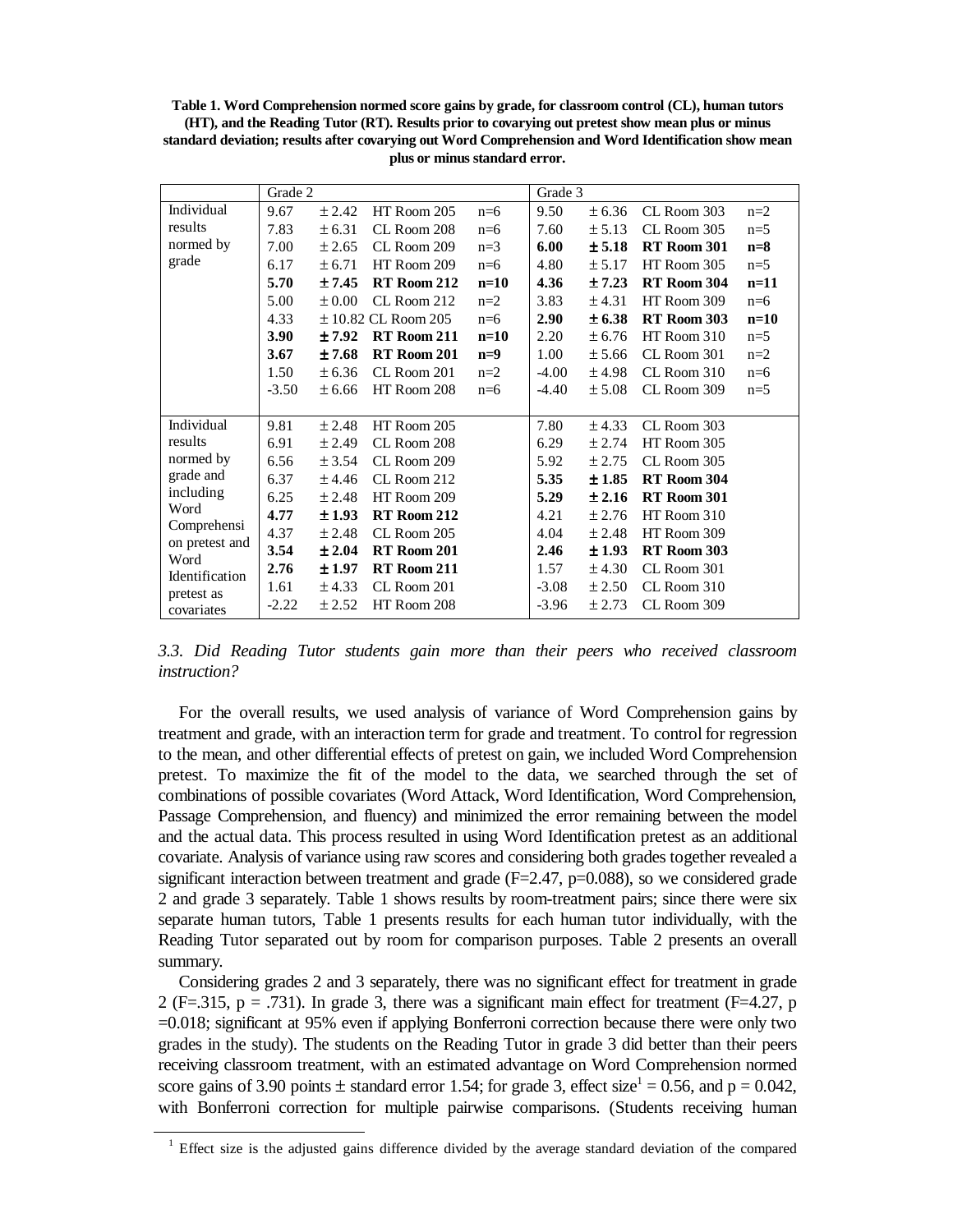tutoring likewise did better than their peers receiving classroom treatment, at  $4.56 \pm$  standard error 1.78, effect size  $= 0.72$ ,  $p = 0.039$  with Bonferroni correction). So, students using the Reading Tutor did better than their peers receiving classroom instruction.<sup>2</sup>

We continued to use this analysis to answer our fourth question.

|                      | Overall               | Grade 2                        | Grade 3                                |
|----------------------|-----------------------|--------------------------------|----------------------------------------|
| Compare              | Marginally            | No significant main            | Significant main effect for            |
| classroom-tutored    | significant effect    | effect of differing            | treatment: $F = 4.268$ , $p = 0.018$ . |
| students, human-     | of grade*treatment    | treatment conditions           | Human tutor $\geq$ Classroom:          |
| tutored students,    | interaction: $F =$    |                                | $HT - CT = 4.56 \pm 1.78$              |
| and students who     | 2.47, $p = 0.088$ .   |                                | $p = 0.039$ with Bonferroni            |
| used the Reading     |                       |                                | correction for multiple comparisons    |
| Tutor                |                       |                                | Reading Tutor > Classroom:             |
|                      |                       |                                | $RT - CT = 3.90 \pm 1.54$              |
|                      |                       |                                | $p = 0.042$ with Bonferroni            |
|                      |                       |                                | correction                             |
|                      |                       |                                | Reading Tutor $\approx$ Human tutor:   |
|                      |                       |                                | $RT - HT = -.663 \pm 1.646, p = 1.0$   |
| Compare              | Marginally            | Marginally significant         | Different tutors not significantly     |
| individual human     | significant main      | main effect of different       | different                              |
| tutors and the       | effect of different   | tutors:                        |                                        |
| <b>Reading Tutor</b> | tutors:               | $F=2.64$ , $p = 0.063$         |                                        |
|                      | $F=1.8$ , $p = 0.098$ |                                |                                        |
| Tutors ordered       |                       | Human tutor MB: $9.7 \pm$      | Human tutor LN: $4.8 \pm 5.2$ , 5      |
| from highest to      |                       | 2.4, 6 students                | students                               |
| lowest grade-        |                       | Human tutor AC: $6.2 \pm$      | Reading Tutor: $4.3 \pm 6.3$ , 29      |
| normed word          |                       | 6.7, 6 students                | students                               |
| comprehension        |                       | Reading Tutor: $4.4 \pm 7.5$ , | Human tutor MM: $3.1 \pm 4.3$ , 7      |
| gains                |                       | 29 students                    | students                               |
|                      |                       | Human tutor ME: $-4.0 \pm$     | Human tutor NJ: $2.2 \pm 6.8$ , 5      |
|                      |                       | 7.3, 5 students                | students                               |

**Table 2. Comparing the Reading Tutor to human tutoring, classroom instruction.** 

*3.4. Did Reading Tutor students gain more on Word Comprehension than did their peers who received one-on-one human tutoring?* 

Again, there was no main effect for treatment in grade 2. In grade 3, there was no significant difference between the human tutored students and the students who read with the Reading Tutor (0.663 points more on normed Word Comprehension gains in favor of the human tutored students, with standard error  $\pm$  1.646). How did the Reading Tutor compare to human tutors? Table 1 shows how the Reading Tutor compared to individual human tutors and to classroom instruction on gains for Word Comprehension disaggregated by grade.

 Table 2 shows results by grade. For second graders, all three treatment groups achieved approximately equivalent gains. For third graders, the Reading Tutor-ed students gained more than the classroom instruction group on Word Comprehension, and the human-tutored students likewise gained more than the classroom instruction group. How did the Reading Tutor compare to human tutoring? Overall, the Reading Tutor and the human tutors were comparable. Small sample sizes for the human tutors preclude a statistically precise ranking of all the human tutors and the Reading Tutor. Nonetheless, the Word Comprehension gains (both as-is, or adjusted by covariates) by the students in the study placed the Reading Tutor groups roughly interspersed with the human tutored groups.

<sup>&</sup>lt;sup>2</sup> Incidentally, gains vs. a control group does not permit regression to the mean as an explanation of the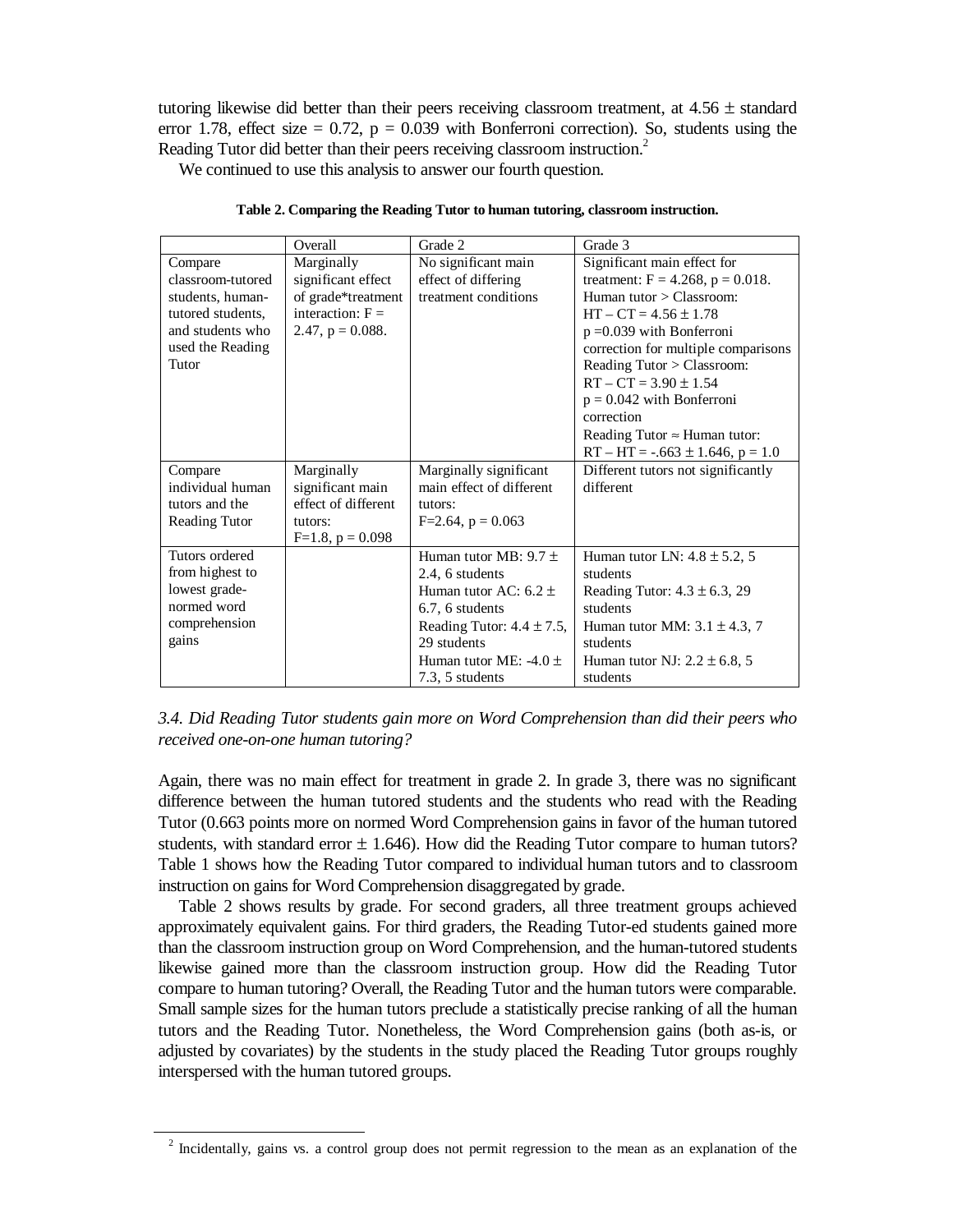Were there significant differences among the human tutors for Word Comprehension gains? Yes (Table 2). For the second graders, the students tutored by the human tutor M.B. achieved significantly greater gains on Word Comprehension  $(9.81 \pm$  standard error 2.48) than the students tutored by the human tutor M.E.  $(-2.22 \pm \text{standard error } 2.52)$ . Teacher effects, reflected in between-classroom gain differences of as much as 12-15 points in the control condition, may explain some tutor outcome differences more parsimoniously than differences in tutor behavior, given that each tutor covered one room – but not this one: CL 208 >> CL 205, but HT 205 >> HT 208! (Table 2.) To further improve the Reading Tutor on vocabulary learning, we may in the future compare the strategies of the human tutor in Room 205 with those of the human tutor in Room 208.

## **5. Conclusions**

The main result described in this paper is as follows: a computer tutor that did better than classroom instruction for vocabulary learning. The 1999-2000 Reading Tutor even did competitively with one-on-one human tutoring. Mostow et al. [21] give an overview of the entire study. Future work includes reporting this study in detail and investigating the relationship between process variables – how many tutoring sessions students received, the type of interventions that the computer tutor and the human tutor provided, and so forth – and the outcomes of the study.

#### **Acknowledgements**

This work was supported in part by the National Science Foundation under Grant Nos. REC-9720348 and REC-9979894, and by Greg Aist's National Science Foundation Graduate Fellowship and Harvey Fellowship. Any opinions, findings, conclusions, or recommendations expressed in this publication are those of the authors and do not necessarily reflect the views of the National Science Foundation or the official policies, either expressed or implied, of the sponsors or of the United States Government.

We thank the anonymous AI-ED reviewers for their comments on this paper.

#### **References**

- [1] National Institute of Child Health and Human Development, Report of the National Reading Panel. Teaching Children to Read: An Evidence-Based Assessment of the Scientific Research Literature on Reading and Its Implications for Reading Instruction: Reports of the Subgroups (NIH Publication No. 00-4754). Washington, DC: U.S. Government Printing Office, 2000. Available online from http://www.nationalreadingpanel.org/
- [2] C. E. Snow, S. M. Burns, and P. Griffin, Eds., Preventing Reading Difficulties in Young Children. Washington D.C.: National Academy Press, 1998.
- [3] American Guidance Service, n.d. Bibliography for Woodcock Reading Mastery Tests Revised (WRMT-R). http://www.agsnet.com/Bibliography/WRMTRbio.html
- [4] M. G. McKeown, I. L. Beck, R. C. Omanson, and C. A. Perfetti, The Effects of Long-term Vocabulary Instruction on Reading Comprehension: A Replication. *Journal of Reading Behavior* **15**, 1 (1983), pp. 3-18.
- [5] I. Beck and M. McKeown, Conditions of Vocabulary Acquisition. In *Handbook of Reading Research* vol. 2: pp. 789-814, 1991.
- [6] M. G. McKeown, Creating Effective Definitions for Young Word Learners. *Reading Research Quarterly* **28**, 1: pp. 17-31, 1993.
- [7] E. B. Zechmeister, A. M. Chronis, W. L. Cull, C. A. D'Anna, and N. A. Healy, Growth of a Functionally Important Lexicon. *Journal of Reading Behavior* **27**, 2: pp. 201-212, 1995.
- [8] W. E. Nagy, P. A. Herman, and R. C. Anderson, Learning Words from Context. *Reading Research Quarterly* **20**, 2: pp. 233-253, 1985.